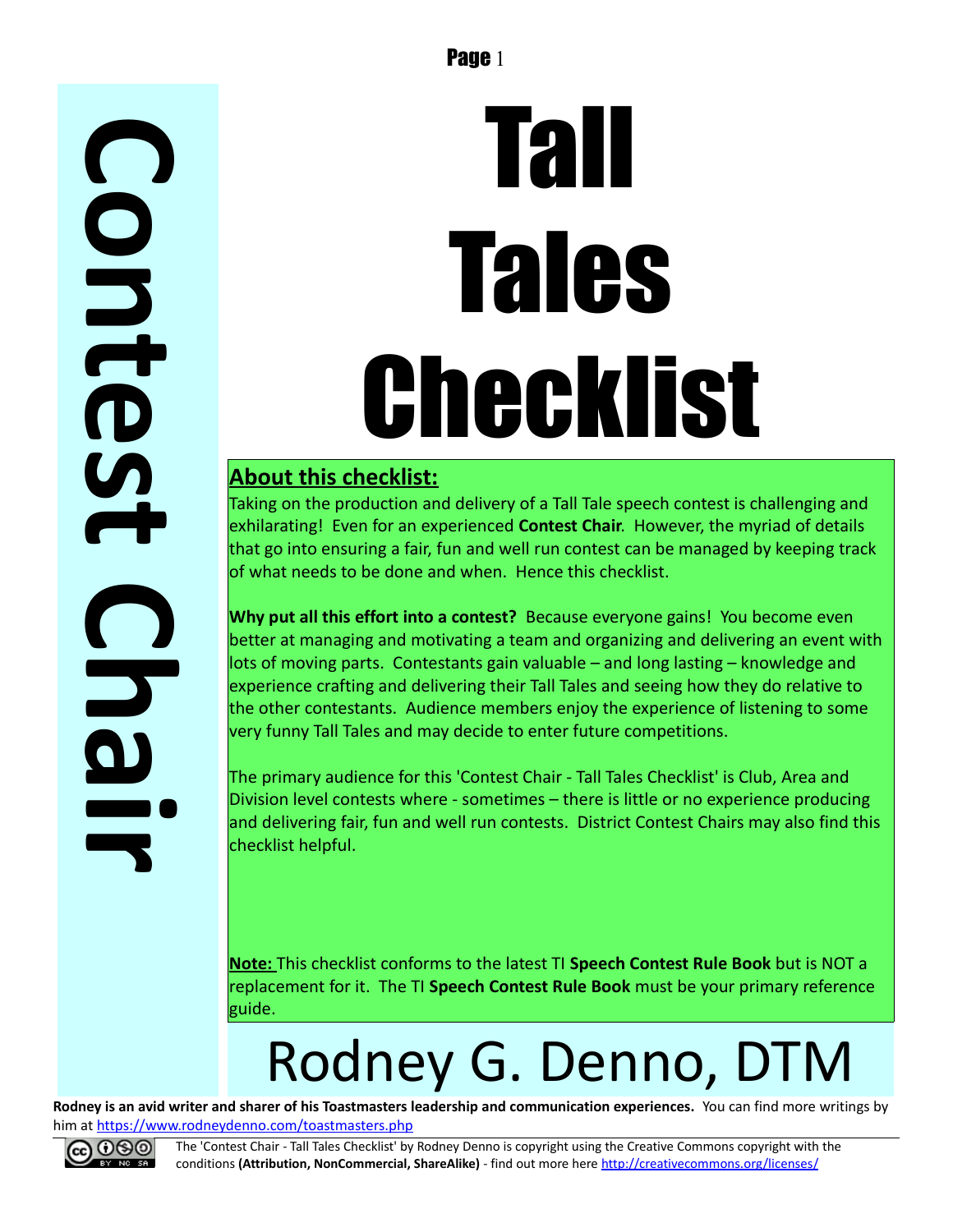#### Created by Rodney G. Denno, DTM and friends in District 96 (British Columbia, Canada)

#### **This checklist deals only with the production and delivery of a fair and well run Tall Tales contest.**

However, it is typical at many Toastmaster contest events to hold two back-to-back contests at the same event and include light refreshments and possibly a motivational speaker or education session prior to the contests.

#### **Whatever you and your team choose to include in the event, the most important part of the event should always be the delivery of a fair and well run Tall Tales contest.**

#### **Venue Selection, Date and Time:**

*Club level* - most likely venue, date and time will be the club meeting location, date and time. *Area and Division level* - the Area or Division Director will most likely be the Contest Chair. However, sometimes the Area or Division Director will ask an experienced Toastmaster to take on the role of Contest Chair. If this is the case then you – as Contest Chair – will work with the Area or Division Director to find a suitable venue, date and time and determine the contest budget and audience attendance fee.

**Find a suitably large Venue!** - I've attended (more than a few) contests where the room was too small. The contestants did not have enough stage space to properly stage/deliver their performance. A suitable venue should be able to accommodate a stage area and seating area that gives the contestants, judges, contest officials and attendees the room to perform, judge, officiate and enjoy in comfort – AND – at least one other room for briefing judges and ballot counting.

#### **Venue Insurance:**

Sometimes a venue will require proof of insurance. Toastmasters International has a blanket policy for events. To find out more about getting insurance coverage for your event click here

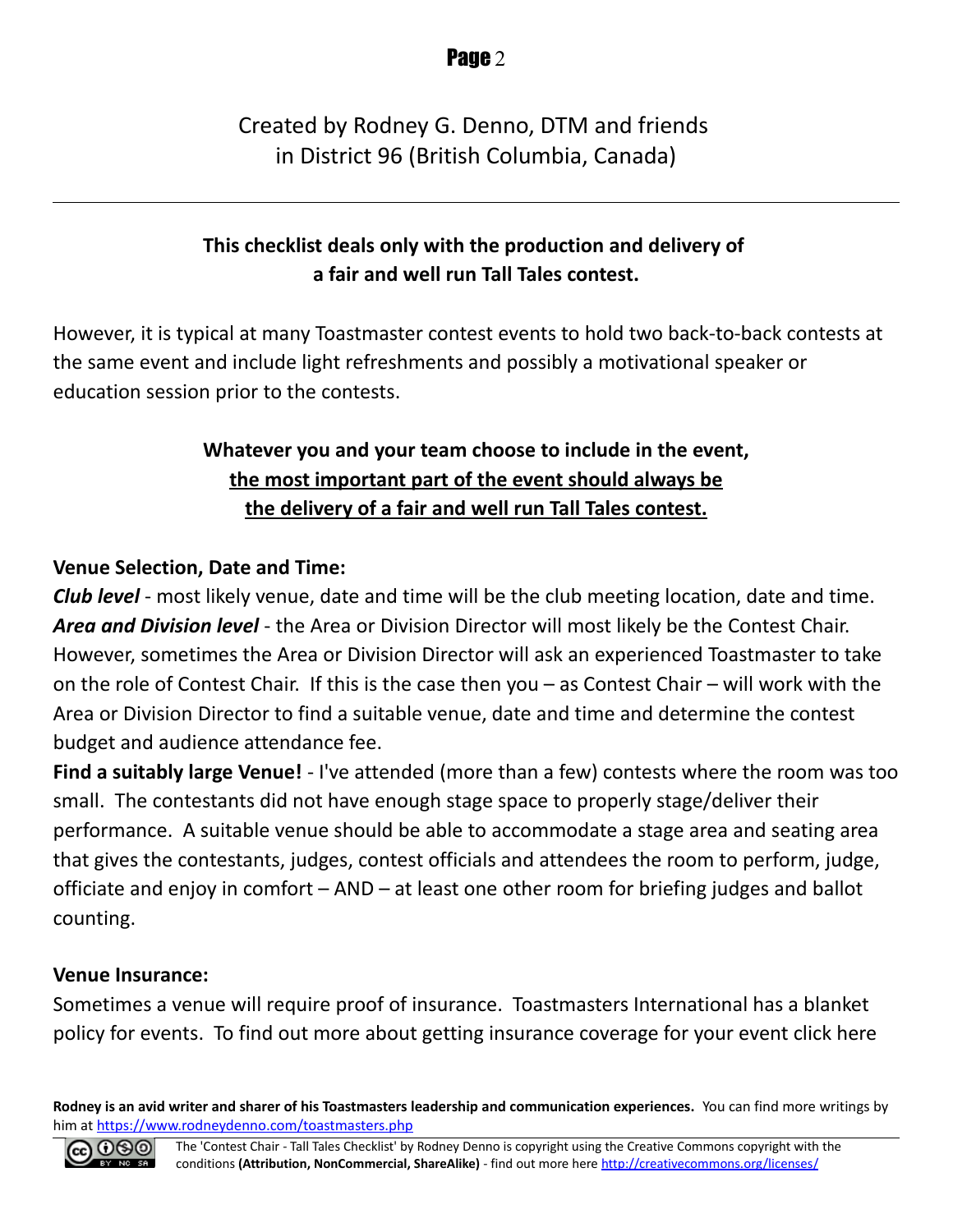<https://www.toastmasters.org/leadership-central/general-finance/liability-insurance>(Note: It will take a few days to set up the insurance coverage.)

**Contest Budget:** (Contest income and expenses should break even)

*Expenses* – Can include venue rental, First Place Award {plaque, trophy – typically only at the Division and District level), Printing contest materials, Refreshments (if you plan on having some), ...}

*Income* – audience attendance fee should be based on anticipated expenses and the number of attendees expected. In District 96 (British Columbia, Canada) the fees range between \$2 and \$5 Canadian Dollars.

*Payment* - Ensure that all bills pertaining to the contest are paid promptly!

#### **Attendee Registration, Signage, Etc:**

At the Area and Division level contests there is value in having a Registration process. First, It ensures that you will be able to collect the fee – if any – from all attendees (not contestants) so there is sufficient funds to pay contest expenses. Second, by collecting the names and email address's of the attendees you can communicate to those who attended. If there are non-Toastmasters in attendance you can communicate/promote the value of the Toastmasters program for their personal and professional development. For the Toastmasters in attendance you can promote the value of joining an advanced club, getting advanced Education awards or their DTM, promoting the next contest level, …, as long as it is for the betterment of the Toastmaster brand and Toastmaster members.

#### *Sign in Sheet* - for recording attendance

*Cash Float for Registration* – provide change for attendees that do not have the exact amount. *Name Badge Stickers and Marker* – so each person has a name badge for easier networking. *Signage* (Registration desk, Inside and outside signs to guide attendees to the contest room, ...) *Painter or Masking Tape* – for taping signs to walls (easier to remove than regular tape) *Tall Tales Contest Ballots for Attendees* – you may want to provide a Tall Tales Contest Ballot to each attendee so they can experience the judging process during the contest.

#### **Build Your Contest Chair Team:**

Chief Judge (A key person. responsible for ensuring fair judging and accurate ballot processing and reporting the results back to you on the Results Form)

**Rodney is an avid writer and sharer of his Toastmasters leadership and communication experiences.** You can find more writings by him at<https://www.rodneydenno.com/toastmasters.php>



#### **Page 3**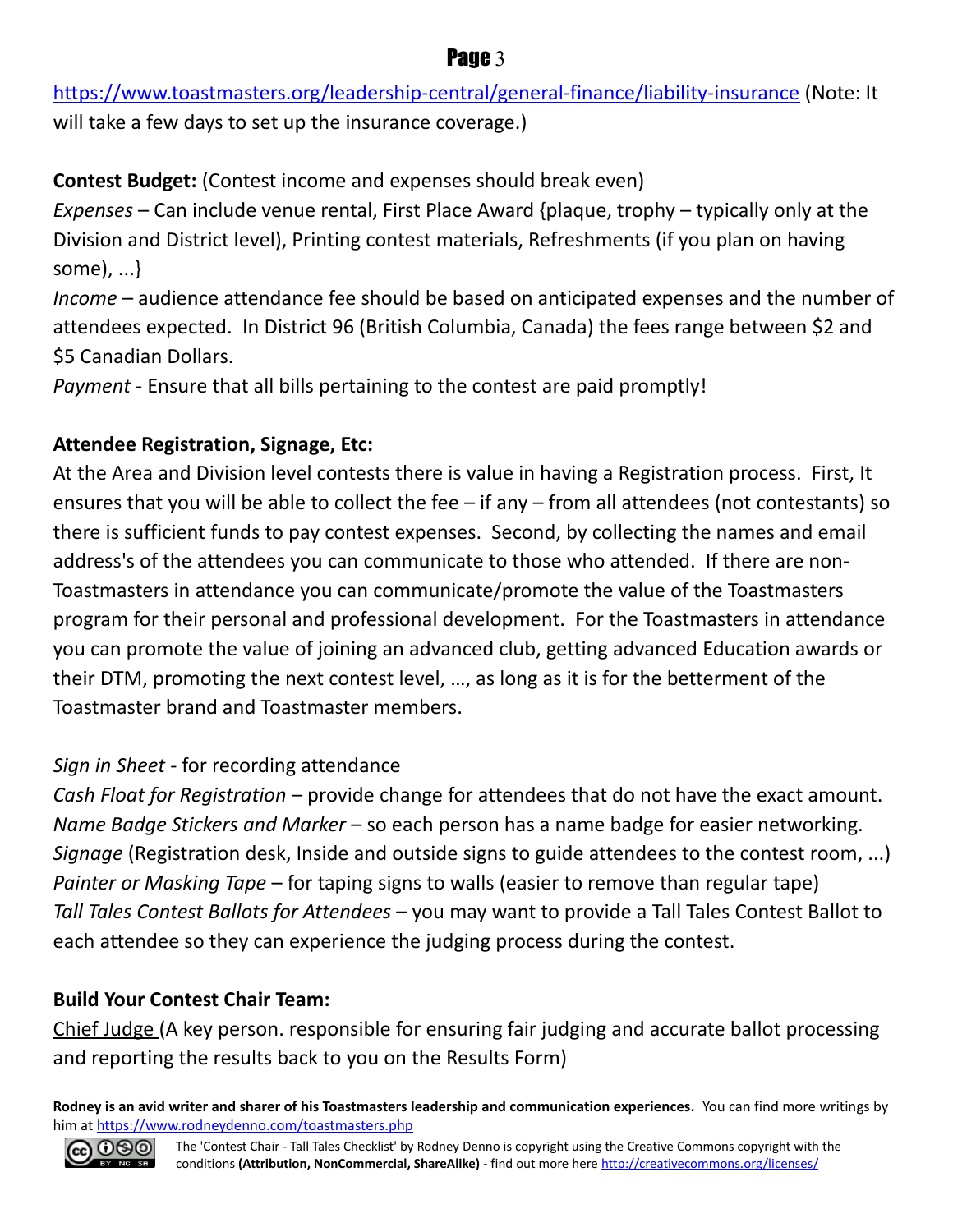Mentor/Coach (A Toastmaster who has already performed the Contest Chair role and is willing to mentor/coach you.)

Contestant Interviewer (A Toastmaster with good interviewing skills to interview the contestants. This person will use information provided by the contestants on the Contestant Profile form. The contestant interviews are usually done during the time the Chief Judge and Ballot Counters are processing the ballots and tabulating the results.)

Sergeant at Arms (Ensures that no one  $-$  except for an emergency  $-$  enters or leaves the contest room when a contestant is competing.) (also helps contestants set up any props they will need during their speech.) (this set up is done during the 1 minute of silence for the judges to mark their ballots for the previous speaker.)

Calligrapher (A Toastmaster who has quality writing skills to write the appropriate names on the  $1<sup>st</sup>$ , 2<sup>nd</sup>, and 3<sup>rd</sup> place certificates under the guidance of the Chief Judge) (The calligrapher may also be asked to write the names on the Certificates of Participation if they have not already been printed with the names on them.)

Other Team Members (if you have planned for a registration desk, food, speaker(s) prior to the start of the contest, …)

#### **Contestant Eligibility:**

 $\square$  Ensure that each speaker is eligible under the contest rules before the contest, and notify contestants of disqualification if necessary. *This is very important! A few years ago a contestant in my district reached (and won) the district level contest for "International Speech" only to find out after she won that she was disqualified because she was not a member in good standing (her club dues had not been paid) at the time she competed in the Club contest. Toastmasters International is very consistent and clear about this rule! Call World Headquarters for assistance in verifying membership.*

See the eligibility requirements listed in the Speech Contest Rulebook.

**Contestant eligibility must be verified before each contest in which the contestant competes. Club level contest** – check with the club Treasurer to ensure that all contestants are paid members of the club at the time of the contest.

**Club, Area, Division and District level contests** – TI has created an easy-to-use eligibility checker<https://www.toastmasters.org/speech-contest-eligibility-checker>(You will need to 'Login' as a Club or District officer to use the checker)

#### **Contest Planning and Preparation:**

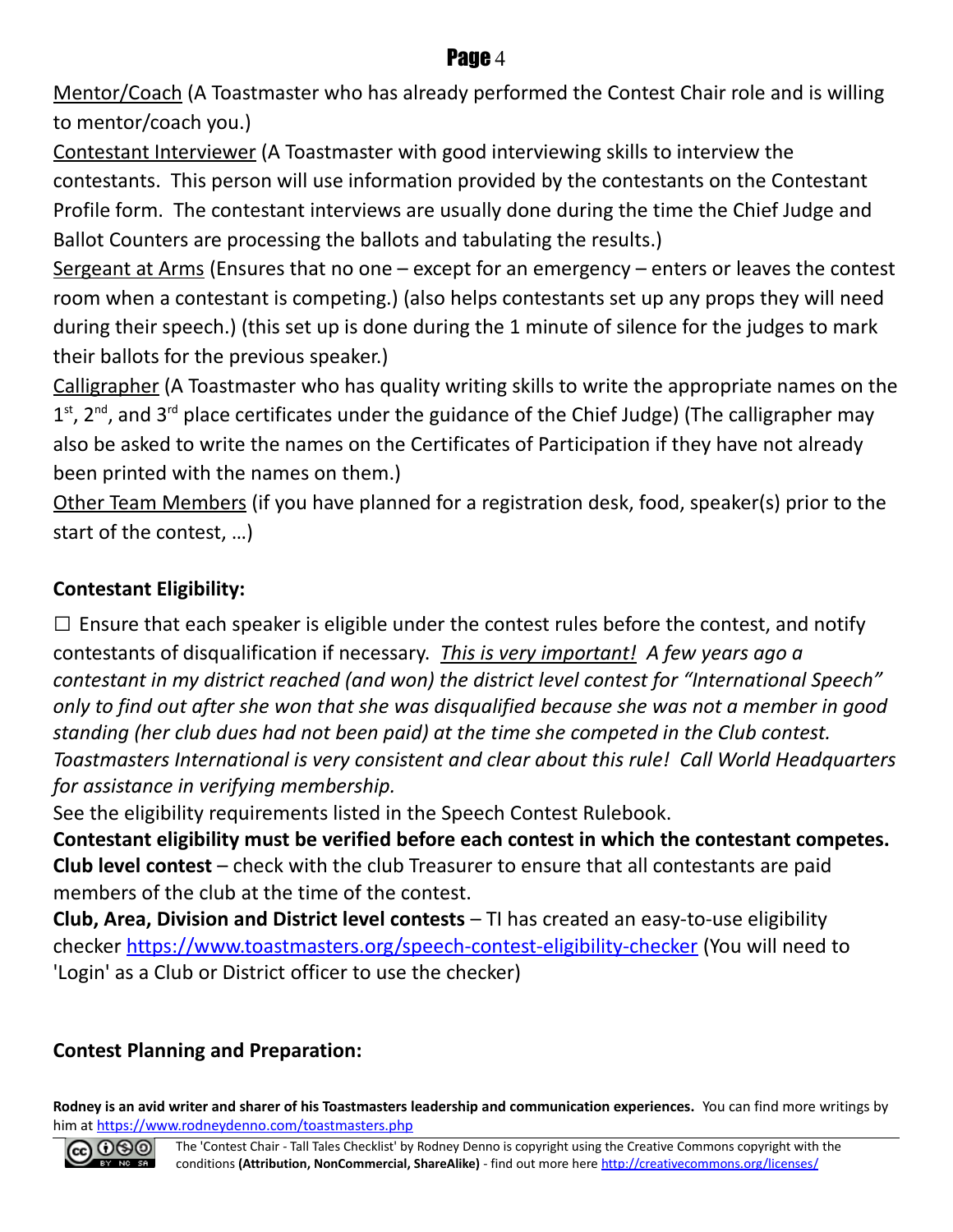□ Select a Toastmaster willing and capable of performing the **Chief Judge** role. The Contest Chair and Chief Judge roles are the two most important leadership roles. The Chief Judge and team (Contest Judges, Timers, Ballot Counters) are responsible for ensuring that the judging, timing and processing and tabulation of completed Judge ballots is performed fairly and accurately.

Get the 'Chief Judge - Contest Checklist' here<https://www.rodneydenno.com/toastmasters.php>

- □ Mentor/Coach
- □ Contestant Interviewer
- □ Sergeant at Arms
- $\Box$  Calligrapher
- □ Create Contest Agenda

To help you calculate the amount of time the Tall Tales contest will take, allow.....

1 – about 5 minutes for introductory remarks and explanation of how the contest will be run.

2 – about 7 minutes for each contestant (30 seconds to introduce contestant + 5 minutes and 30 seconds for each contest speech + 1 minute for judges to score their ballot)

3 – about 2 minutes for each contestant interview.

4 – about 5 minutes for presentation of  $3^{\text{rd}}$ ,  $2^{\text{nd}}$  and  $1^{\text{st}}$  place certificates and to express appreciation to all the people who made the contest a success (contest officials, volunteers and especially the contestants).

 $\Box$  Download the Tall Tales Contest Kit here [https://www.toastmasters.org](https://www.toastmasters.org/) (type 'Tall Tales Contest Kit' into the search box)

The Kit contains:

| For Use By Contest Chair                                                                                                                                                                                                                                     | For Use By Chief Judge                                                                                                                                                                                            |
|--------------------------------------------------------------------------------------------------------------------------------------------------------------------------------------------------------------------------------------------------------------|-------------------------------------------------------------------------------------------------------------------------------------------------------------------------------------------------------------------|
| • Speech Contest Rulebook<br>• Speaker's Certification of Eligibility and<br>Originality<br>• Contestant Profile<br>• Speech Contest Certificate Participant<br>• Speech Contest Certificate 1st Place<br>• Speech Contest Certificate 2 <sup>nd</sup> Place | • Speech Contest Rulebook<br>• Judge's Certification of Eligibility<br>• Tall Tales Contest Ballot<br>• Tall Tales Contest Tie Breaking Ballot<br>• Time Record Sheet<br>• Counters Tally Sheet<br>• Results Form |
| Speech Contest Certificate 3rd Place                                                                                                                                                                                                                         | <b>Notification of Winners</b><br>$\bullet$                                                                                                                                                                       |

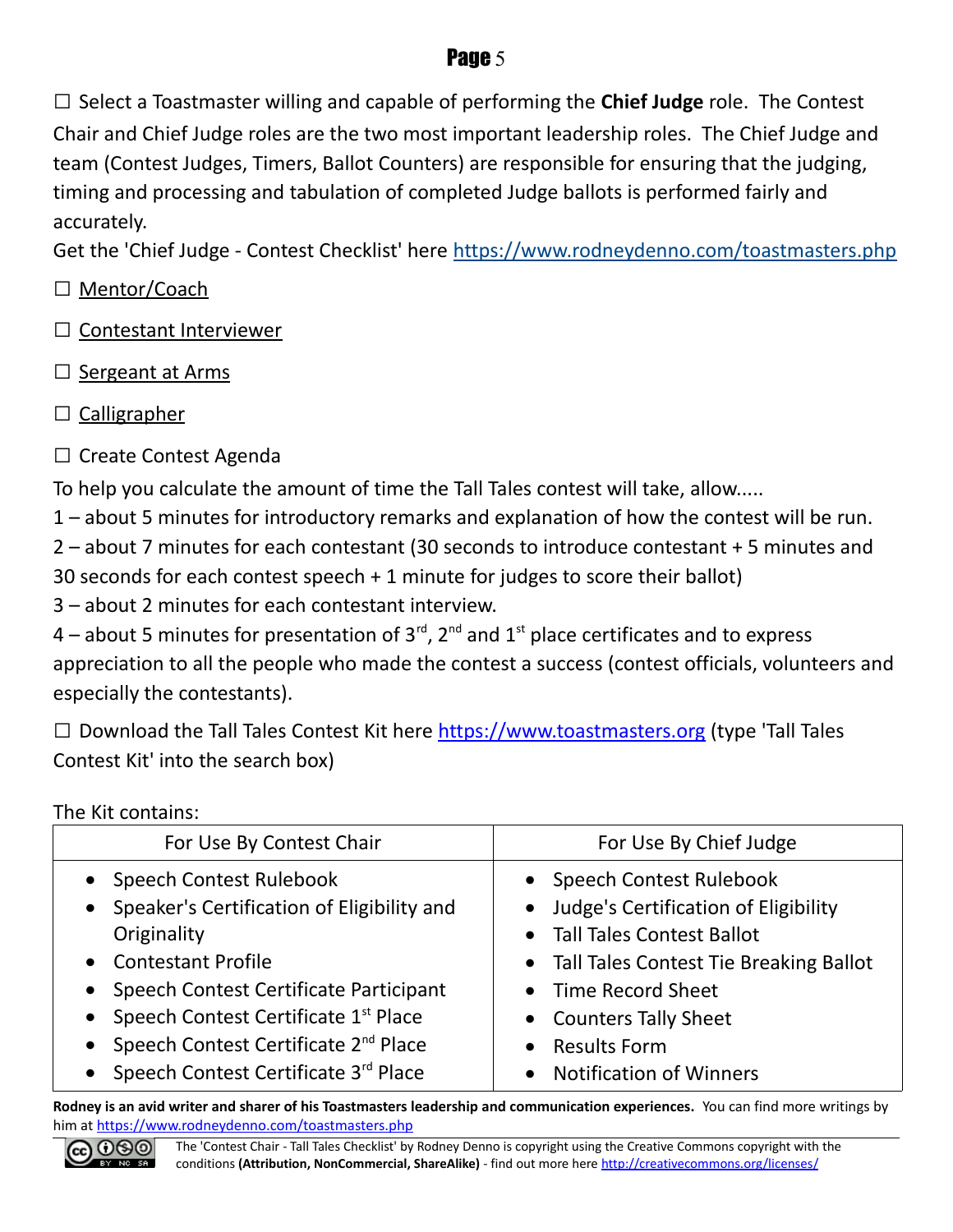**NOTE:** As contest chair you are responsible for ensuring that the contest is a success (fair and well run). Below I've listed only the forms and certificates that you will personally use during the contest. In the 'Chief Judge – Contest Checklist' (you can find it here [https://www.rodneydenno.com/toastmasters.php\)](https://www.rodneydenno.com/toastmasters.php) I've listed the forms that the Chief Judge, Contest Judges, Timers and Ballot Counters will use in the administration of their duties. The Chief Judge should be responsible for printing these forms. However, you as the Contest Chair are responsible for ensuring that the Chief Judge has printed all the forms necessary to administer the Chief Judge role.

Print Contest Agenda, Forms and Certificates for your Contest Chair role.

 $\Box$  Print Certificates of Eligibility and Originality (1 for each contestant)

 $\Box$  Print &  $\Box$  Sign Certificates of Participation (1 for each contestant)

 $\Box$  Print &  $\Box$  Sign First, Second and Third place certificates

**NOTE:** Use a thicker grade/bond of paper so the Certificates of Participation and the 1<sup>st</sup>, 2<sup>nd</sup> and 3<sup>rd</sup> Place certificates have a quality look and feel to them. The contestants have spent a lot of time writing and practicing their Tall Tale speech and deserve – at a minimum – a high quality certificate! As you print the Certificates of Participation you may also want to use a high quality font and insert each of the participants names as you print the Certificates of Participation.

 $\Box$  Print Contestant Profile (1 for each contestant)

 $\square$  Print Contest Agenda (1 for each attendee)

#### **Contest Promotion & Communication:**

As Contest Chair you are also responsible for promoting the contest to potential contestants and guests (if it is a club level contest) or to other Toastmasters and guests (if it is an Area, Division or District level contest)

 $\Box$  Post contest promotional material to the Club or District social media assets (websites, Facebook pages, Twitter accounts, etc.) and appropriate email lists.

 $\Box$  Keep all contest officials (chief judge, contestant interviewer, timers, etc.) informed of the time and place of the contest. A final email to all contest officials and volunteers should be sent a day or two before the contest date – as a reminder.

**Rodney is an avid writer and sharer of his Toastmasters leadership and communication experiences.** You can find more writings by him at<https://www.rodneydenno.com/toastmasters.php>

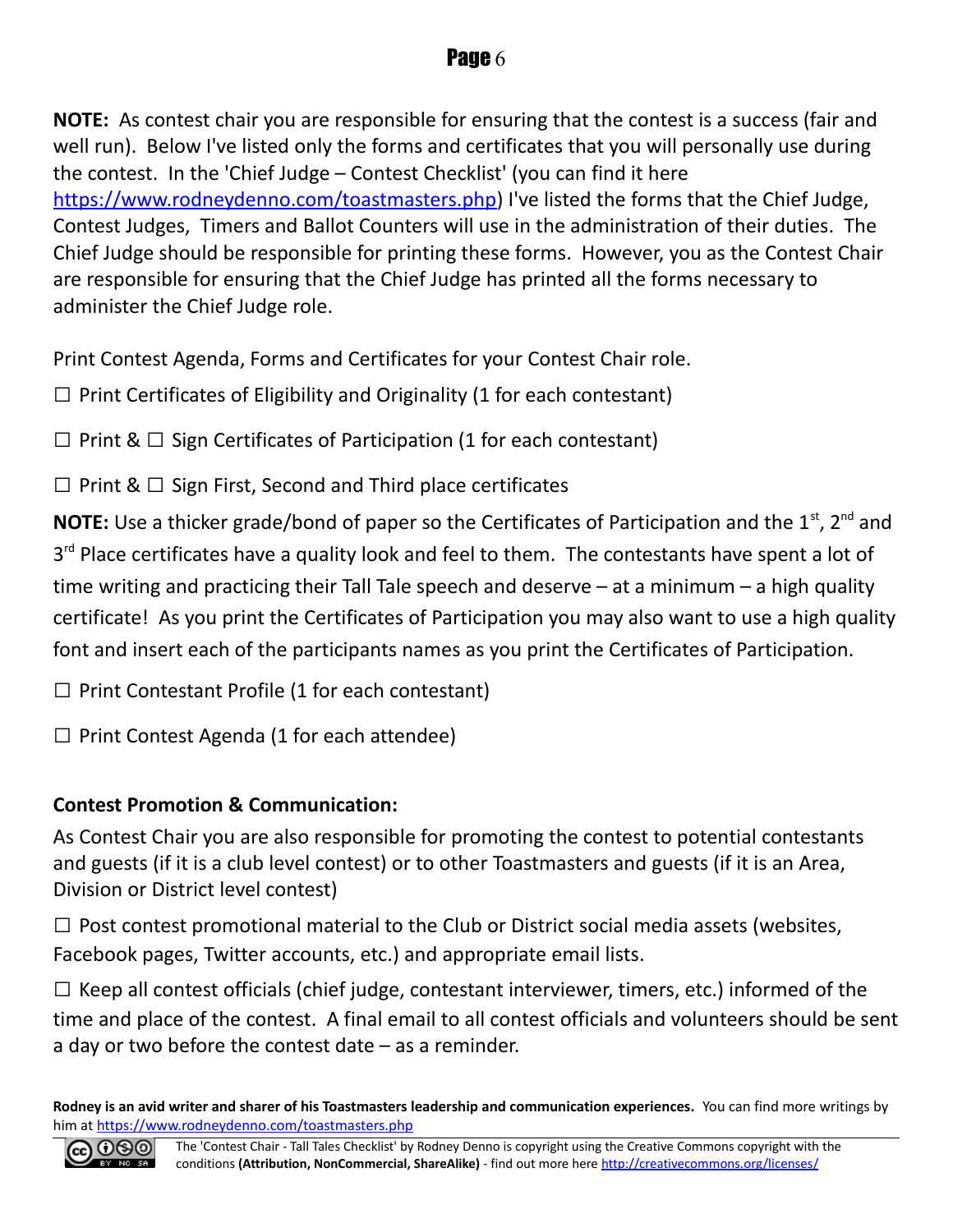$\square$  Keep the contestants notified of the time and place of the contest and the time of the contestant briefing. Email the contestants the - current Speech Contest Rulebook, Contestant Profile, Speaker's Certification of Eligibility and Originality – and ask them to review the Tall Tales portion of the Speech Contest Rulebook and print, fill in and bring the Contestant Profile and Speaker's Certification of Eligibility and Originality forms to the contest.

#### **Contestant Briefing:**

 $\Box$  Verify the presence of all contestants and pronunciation of their names.

 $\square$  Verify that all speakers have provided you with a signed Speaker's Certification of Eligibility

and Originality and Contestant Profile forms.

 $\square$  Random draw for speaking order (this can be done in a number of ways - using small pieces of paper with the numbers 1, 2, 3, …. up to the number of participating contestants, using playing cards Ace, 2, 3, ...up to the number of participating contestants, ….)

 $\square$  Review the Tall Tales Speech Contest Rules with the contestants (see the Tall Tales section of the Speech Contest Rulebook)

 $\square$  Review allowable speaking area and position of timing lights, etc. If lapel or head-set microphones will be used - all contestants should have the opportunity to test the equipment before the contest.

#### **Lights, Camera, Action – Deliver a Fair and Well Run Contest!**

The 'Contest Chair - Tall Tales Script'<https://www.rodneydenno.com/toastmasters.php>has all the essentials you will need to say and do from the moment you open the contest until your final thank you's (to contest officials, contestant interviewer, volunteers and contestants) as you close the contest.

#### **Contest Wrap-up:**

 $\square$  Ensure that the Chief Judge has completed the Notification of Contest Winners form and sent it to the next contest level...

Club Contest – send to Area Director

Area Contest – send to Division Director

Division Contest – send to District Chief Judge